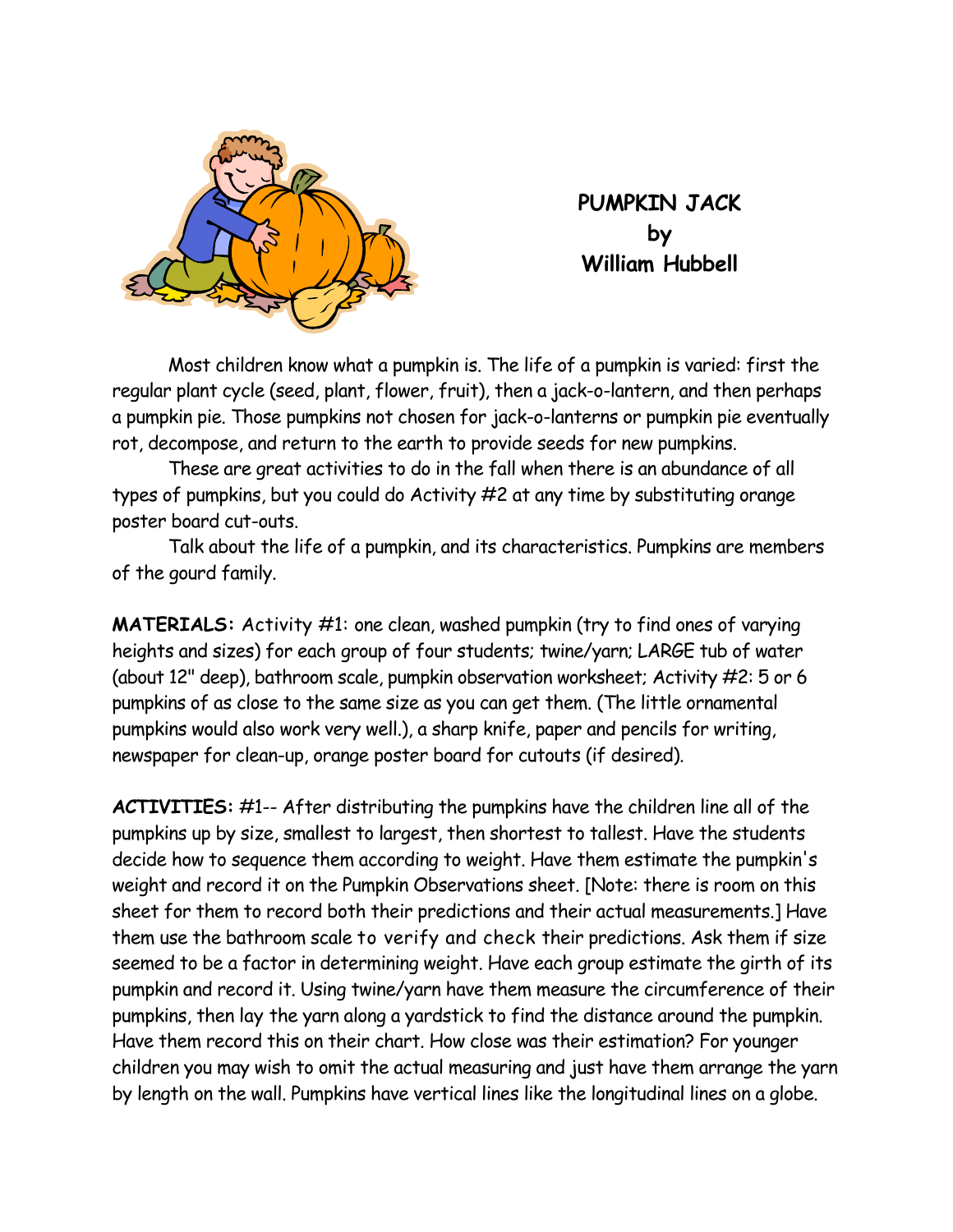Have each group predict how many lines there are on its pumpkin, and record this amount. Allow them to count the lines. Tell them to mark the first line so they'll know where they began. How close was their estimate? Finally, ask them if they think their pumpkin will float or sink. Record the prediction. After putting each pumpkin in water, record what actually happened. Allow the students to rotate from pumpkin to pumpkin and repeat these activities, if time permits. Do their predictions get better? For all of these things, first predict, then measure; record both times.



Activity  $\#2$ : For this activity, you will be cutting the pumpkins in half to create a top and a bottom. As you cut, create varying patterns along the cutting line: try to make the patterns big and unique. Your children will be matching the pumpkin tops to the pumpkin bottoms. Use the following patterns: zigzag, curves, sawtooth, crenelated (looks like turrets on a castle), arced, etc., alone or in combination. Use these terms as you show the patterns to the students. Place the pumpkin bottom in the center on several layers of newspaper, butcher paper or a large sheet. Arrange the lids away from the bottoms, around the edge of the circle. Explain to the children that the pumpkin bottoms and tops have gotten all mixed up, and that the children are going to help the bottoms to find their tops again. Talk to the children about patterns, and how they match, Demonstrate with the pumpkins or with orange poster board cutouts. Show procedure for trial and error for those who cannot yet visualize matching halves. Talk about the characteristics of a pattern and how to recognize one. Discuss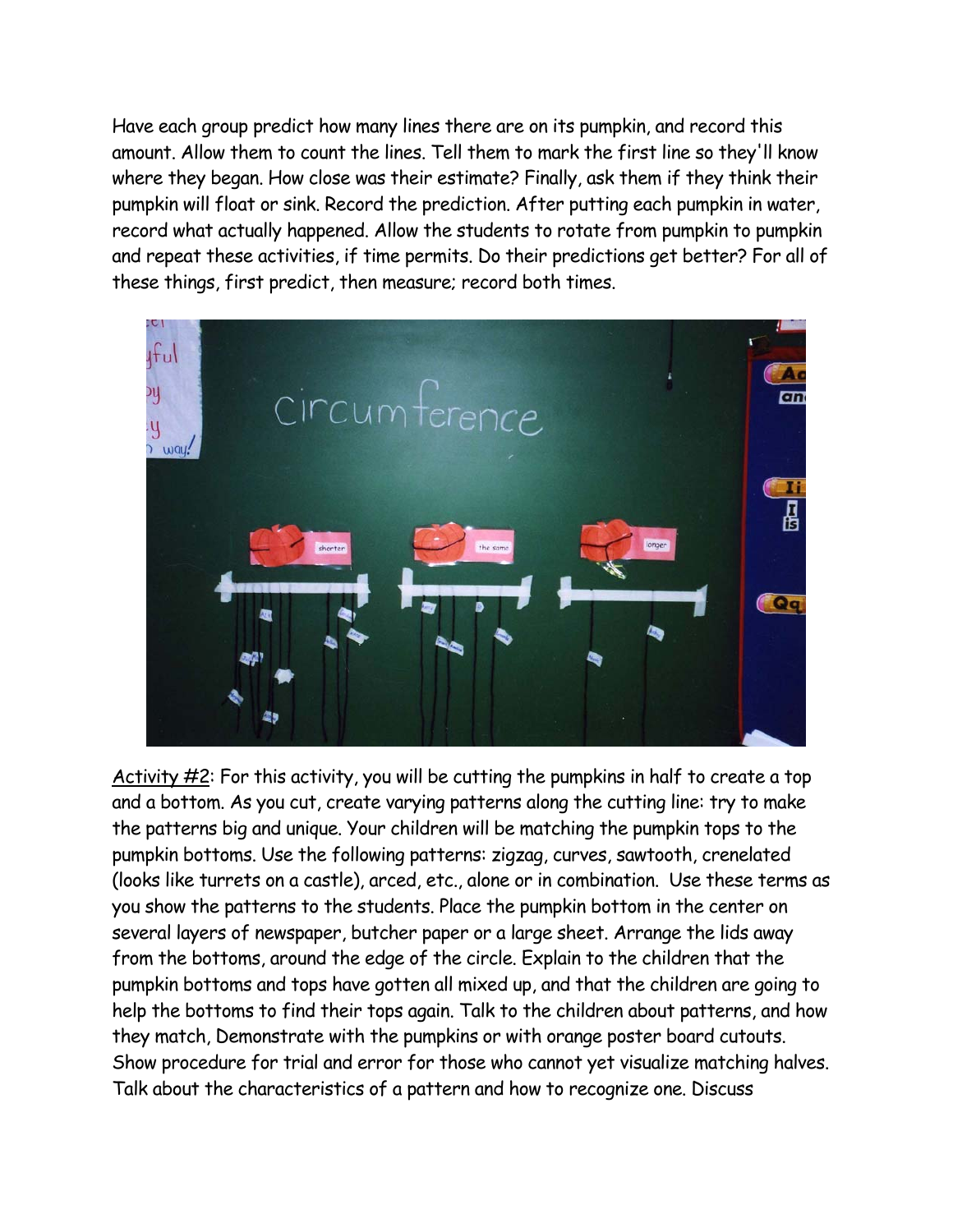"negative" and "positive" space. Allow the children to go up one at a time and match a top to a bottom; they may have to try several bottoms before finding the one which matches the top. When all but two have been covered, remove all of the lids and continue so everyone gets challenged. After everyone has had a turn, talk about the different techniques and clues each child used: elicit tips from those who wish. At the end of the discussion, have each child write down his/her experiences, and what she/he learned about pattern matching.



## **STANDARDS:**

**BSL:** 1.1, 1.2, 1.3, 1.5, 1.8, 2.1, 11.3, 12.1, 12.3, 12.8, 12.9, 12.11 **NCTM:** 1c, 1d, 2a, 3d, 4a, 4b, 5a, 5b, 5c, 5d, 6a, 9a, 9b, 9e, 10a, 10b, 10c, 10d, 13a **SCS:** A1, B1, B2, C1, H2, H5

Hubbell. Will. Pumpkin lack. [ Hub] Morton Grove. IL: Albert Whitman & Company. c2000. ISBN#0-805-6665-9 In the course of one year, a jack-o-lantern, discarded after Halloween, decomposes in the backyard and eventually grows new pumpkins from its seeds.

Levenson, George. Pumpkin Circle; The Story of a Garden. Photos by Shmuel Thaler. Berkeley, CA: Tricycle Press, c1999. ISBN#1-58246-004-3 Rhyming text and photographs follows pumpkin patch as it grows, and changes, from seeds to pumpkins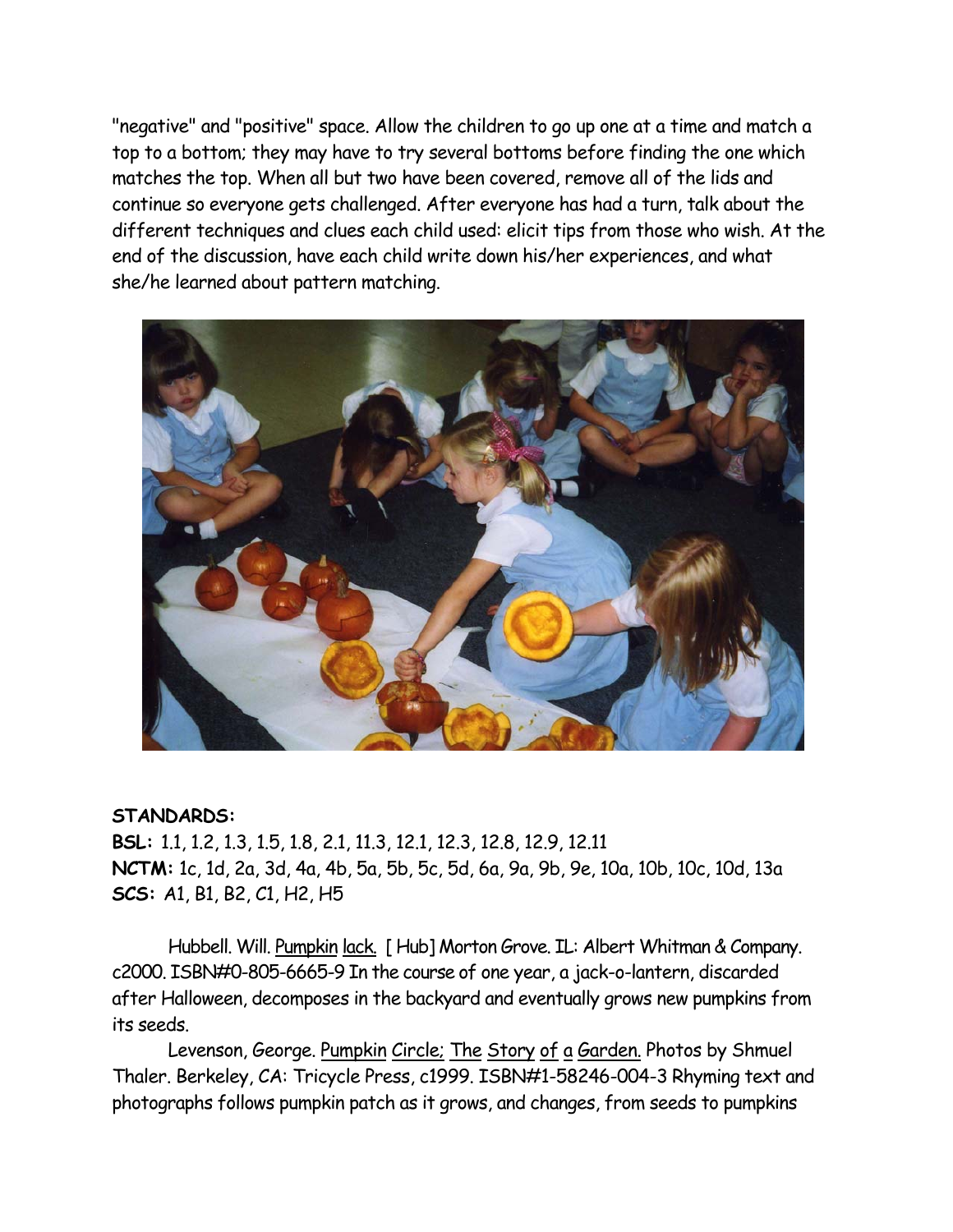ready to harvest, to jack-o-lanterns and then to seeds again.

Yacowitz, Caryn Pumpkin Fiesta. Illus by Joe Cepeda. [?]: HarperCollins Publisher. c1998. ISBN#0-06<sup>.</sup>027658-4 Hoping to win a prize for the best pumpkin at the fiesta, Foolish Fernando tries to copy Old Juana's successful gardening techniques, but without really watching to see how much effort and love she puts into her work. Includes a recipe for pumpkin soup.

## **STANDARDS:**

**BSL:** 1.2, 1.2, 1.3, 1.5, 1.8, 2.1, 11.3, 12.1, 12.3, 12.8, 12.9, 12.11 **NCTM**: 1c, 1d, 2a, 3d, 4a, 4b, 5a, 5b, 5c, 5d, 6a, 9a, 9b, 9e.10a, 10b, 10c, 10d, 13a **SCS:** A1, B1, B2, C1, H2, H5